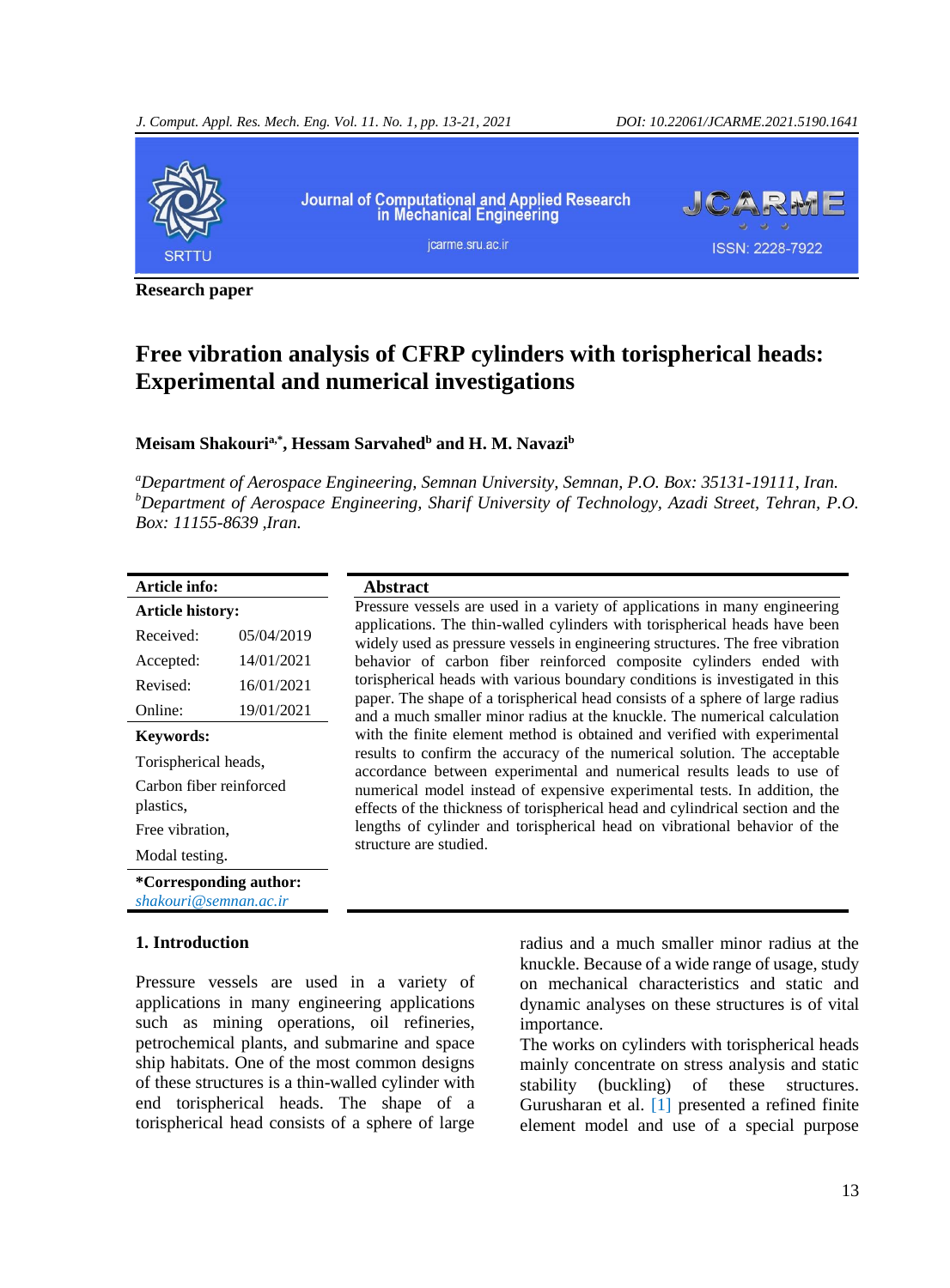subprogram to determine mixed-mode membrane and bending strength variables about an axial crack in a cylindrical shell with torispherical end closures. Zhu et al. [\[2\]](#page-6-1) investigated, under outer pressure, the elasticplastic buckling in hemispherical heads. The proposed analytical formulas for predicting nonlinear buckling loads of hemispheric heads have been experimentally tested and compared to the numerical findings of this report. [Wang](https://www.sciencedirect.com/science/article/pii/S095183391830176X#!) et al. [\[3\]](#page-7-0) proposed buckling under uniform external pressure of imperfect spherical caps with a fixed boundary. The findings suggested that the linear buckling mode-shaped imperfection provided a reasonably conservative prediction of cap buckling compared to those of the other three imperfections in the case of small-sized imperfections. The effects of perturbation forces on buckling in pressure vessel torispherical heads were studied by Senalp [\[4\]](#page-7-1) using the finite element method. Muscat and Camilleri [\[5\]](#page-7-2) considered various design models to avoid buckling of torispherical heads through internal pressure. Li et al. [\[6\]](#page-7-3) combined numerical and experimental approaches for studying the buckling behavior of large-scale thin-walled ellipsoidal heads. They explained the buckling behavior via variations in compressive stresses and shapes of ellipsoidal heads. Skopinskii et al. [\[7\]](#page-7-4) compared the stresses in torispherical and elliptical heads of pressure vessels. Blachut [\[8\]](#page-7-5) showed that the radius of the knuckle in the torisphere is an important parameter in the design of pressure vessels. Also, Błachut [\[9\]](#page-7-6) discussed the influences of corrosion caused by wall thinning on buckling of domed closures onto cylindrical vessels. Wang et al. [\[10\]](#page-7-7) studied the buckling susceptibility to imperfections in the externally pressurized torispherical head. The influence of shape imperfection on the buckling of large-scale thin-walled ellipsoid heads in steel nuclear containment was investigated by [Zheng](https://www.sciencedirect.com/science/article/pii/S026382311731176X#!) et al. [\[11\].](#page-7-8) [Zhang](https://www.sciencedirect.com/science/article/pii/S0263823118309480#!) et al. [\[12\]](#page-7-9) investigated the buckling of spherical caps manufactured under various wall-thickness reduction conditions. [Zhang](https://www.sciencedirect.com/science/article/pii/S0308016118304721#!) et al. [\[13\]](#page-7-10) studied experimental and numerical collapsing characteristics of outwardly pressurized eggshaped shells within local geometrical defects. [Magnucki](https://www.sciencedirect.com/science/article/pii/S0308016117303939#!) et al. [\[14\]](#page-7-11) proposed a new shape of a dished head. They analytically and

numerically investigated the stress state in the dished head and numerically determined the buckling problem of the head. Sharifi et al. [\[15\]](#page-7-12) investigated the mechanical strength of internally pressurized laminated woven composite shells (hemispherical, ellipsoidal, and torispherical) using numerical and experimental methods. The experimental-numerical specification of the fracture activity of P264GH Steel notched tubes under internal pressure was investigated by Moustabchir et al. [\[16\].](#page-7-13) To test its reliability, this paper introduces the most reliable experimental techniques for characterizing a pipe-like structure. [Senjanovic](https://pressurevesseltech.asmedigitalcollection.asme.org/solr/searchresults.aspx?author=Ivo+Senjanovic&q=Ivo+Senjanovic) et al. [\[17\]](#page-7-14) performed buckling analysis of toroidal shell by using the Rayleigh-Ritz process. Numerical examples compare the proposed procedure; one for a closed toroidal shell and another for a simply supported open toroidal shell. Kumar et al. [\[18\]](#page-7-15) carried out a study on the thermal and mechanical characteristics of graphene and its hybrid polymer nanocomposites for structural usages.

There are a few studies on dynamic behavior of cylinders with torispherical heads. Static and dynamic study of pressure vessels with different stiffeners was performed by [Eswara Kumar](https://www.sciencedirect.com/science/article/pii/S2214785317330614#!) et al. [\[19\].](#page-7-16) In this study, considering variables such as basic structural stiffness, Von- mises stress, weight and total deformation, the best stiffener design was advised. The effect of head forms on free vibration and fatigue was studied by Abdulrazzaq Salman et al. [20] on hori[zontal](#page-7-17) LPG pressure vessels. However, there are several researches on the vibration of the joined cylindrical–hemispherical shells. Yusefzad and Bakhtiari nejad [21] studied the free vibration of the [pre-str](#page-8-0)essed cylindrical spherical shells joined together. Kang [22, 23] suggested free vibrations, with and with[out a](#page-8-1) [top](#page-8-2) opening, of combined hemispherical-cylindrical revolution shells. Wu et al*.* [24] analyzed the forced vibration of joined conical-cylindrical-sphe[rical](#page-8-3) shells using the process of domain decomposition. They used the shell theory of Reissner-Naghdi-Berry and the constraints equations resulting via conditions of interface continuity between two adjacent shell segments. They also used this approach to investigate the vibration behavior of a spherical–cylindrical–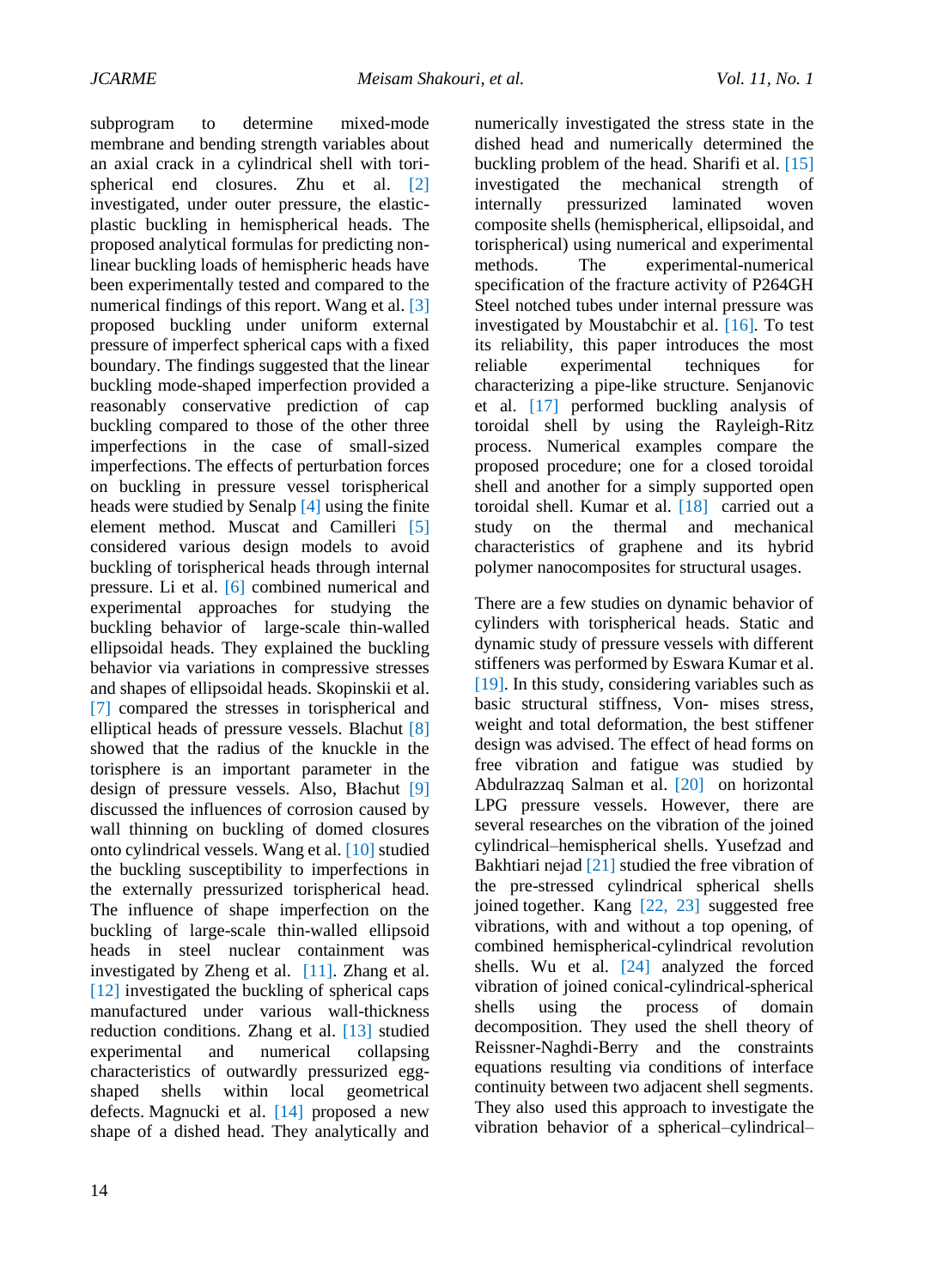spherical shells [\[25\]](#page-8-4) and joined cylindricalspherical shell in elastic-support boundary condition[s \[26\].](#page-8-5)

In order to investigate the free vibration of linked spherical-cylindrical shells, Lee [\[27\]](#page-8-6) used Fourier-Chebyshev expansions. Xie et al. [\[28\]](#page-8-7) used a semi-analytical approach to study free and forced vibration of ring-stiffened conicalcylindrical-spherical shells. Lee et al. [\[29\]](#page-8-8) suggested the effects of a joined cylindricalspherical shell with constant thickness for the free vibration study.

As the best knowledge of authors, no specific discussion is available concerning vibrations of cylinders with torispherical heads especially made with laminated composite materials. This research presents numerical and experimental approaches about the free vibration of the joined composite cylinder within torispherical head and examines the effect of the boundary conditions at the end of the cylindrical shell, thickness of torispherical and cylindrical shells and also the lengths of cylindrical section and torispherical head on the natural frequencies of the structure.

### **2. Case study**

The composite cylinder with torispherical heads is shown in [Fig. 1.](#page-2-0) It is made of carbon/epoxy laminates with filament winding process and the material properties are given in [Table 1.](#page-2-1)

#### *2.1. Construction method*

The basic manufacturing technique for shaping load-bearing structural elements made of polymer matrix-based fibrous composites that have the shapes of revolution bodies is a winding process. The thickness of each layer is set to be 0.25 mm and the winding angle is  $\pm 75^{\circ}$ . The epoxy resin was cured in room temperature and the test was performed at least 48 hours after the sample was made so that the resin reached its maximum strength. The volume fraction of the fibers is set to 60%.

The torispherical head consists of two joined spherical sections with 50 and 90mm radii. The quantity of material per unit fiber length is maintained constant during the filament-winding procedure, and there is no friction between the fibers and the mandrel surface so that the orientation of the fibers is determined by a geodesic path (the shortest distance on a layer between two points). Therefore, it is needed to change the fiber orientation and the laminate thickness. [Table](#page-2-2) 2 presents the measured geometrical dimensions of the sample in each section of cylinder and torispherical head. The  $\varphi_r$  represents the angle of fiber angle with respect to axial direction.

### **3. Finite element analysis**

The Finite Element (FE) analysis is performed by ABAQUS four-node shell element S4R software with six degrees of freedom at each node, three nodal-directional translational displacements, and three nodal-axis rotational displacements.

<span id="page-2-1"></span>

|                           |  |  |  | Table 1. Material properties of carbon/epoxy |
|---------------------------|--|--|--|----------------------------------------------|
| composite laminates [30]. |  |  |  |                                              |

| Density, $\rho$ (kg/m <sup>3</sup> ) | 1235 |
|--------------------------------------|------|
| Longitudinal modulus, $E_1$ (GPa)    | 131  |
| Transverse modulus, $E_2$ (GPa)      | 8.98 |
| Poisson's ratio, $v_{12}$            | 0.34 |
| Shear modulus, $G_{12}$ (GPa)        | 3.74 |
| Shear modulus, $G_{13}$ (GPa)        | 3.74 |
| Shear modulus, $G_{23}$ (GPa)        | 3.4  |



**Fig. 1.** Test sample and geometry.

<span id="page-2-2"></span><span id="page-2-0"></span>**Table 2.** Dimensions of cylindrical and torispherical heads (mm).

| .               |                           |       |                                  |             |  |  |
|-----------------|---------------------------|-------|----------------------------------|-------------|--|--|
|                 | <b>Torispherical head</b> |       |                                  |             |  |  |
| section         | $H_T$                     | $R_T$ | $t_T$                            | $\varphi_r$ |  |  |
| 1               | 10                        | 100.9 | 8.16                             | 9.7         |  |  |
| 2               | 20                        | 96.5  | 8.24                             | 10          |  |  |
| 3               | 30                        | 89    | 8.41                             | 10.5        |  |  |
| 4               | 40                        | 77.25 | 8.73                             | 11.3        |  |  |
| 5               | 50                        | 55.3  | 9.69                             | 13          |  |  |
| 6               | 53.2                      | 40    | 10.98                            | 18.4        |  |  |
| 7               | 54.5                      | 20    | 15.66                            | 26          |  |  |
| 8               | 55.1                      | 17.5  | 17                               | 61          |  |  |
| <b>Cylinder</b> |                           |       |                                  |             |  |  |
| $L_{C}$         | $R_C$                     | tc    | $\varphi_{\scriptscriptstyle r}$ |             |  |  |
| 380             | 104                       | 9.25  | 90                               |             |  |  |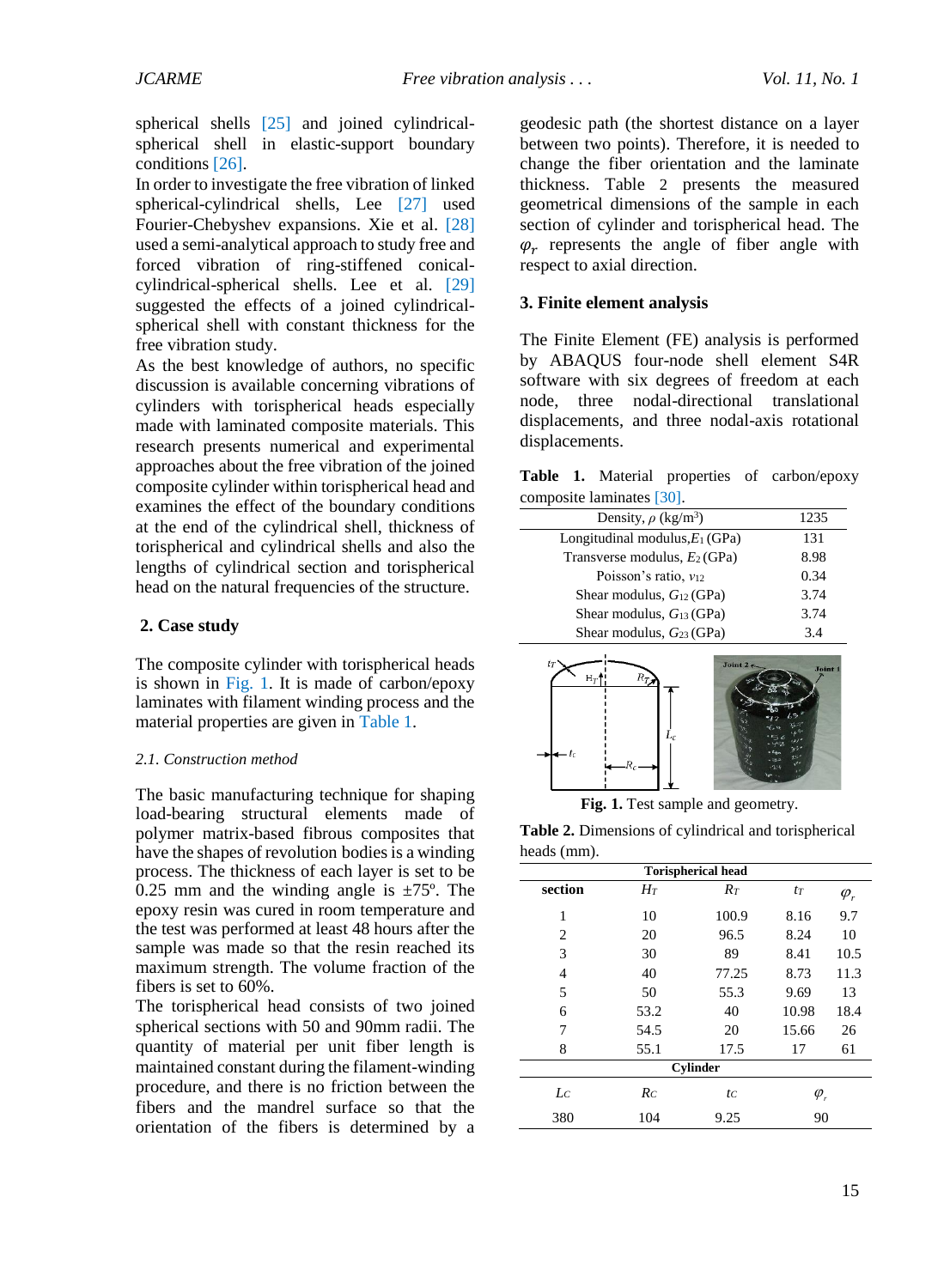The S4R is a formulation of a linear element, reduced-integration, and control of the hourglass. The structure consists of laminates of carbon/epoxy and laminar layup used to model the composite shell. The problem with the eigenvalue is resolved using the LANCZOS process. On both sides, all classic boundary conditions are applied, including free (F), simply-supported (SS) and clamped (C) situations. The outcome of the FE analysis is usually influenced by the number of elements. In this way, the convergence of the results of the analysis against the number of total elements is measured and presented in [Fig. 2.](#page-3-0) The final FE model of the structure is composed of 3111 elements and 3172 nodes.

#### **4. Modal testing**

#### *4.1. Boundary conditions*

The structure has F-F boundary conditions at the end of both cylinder and torispherical head. All structures with F-F boundaries in space have six rigid body modes (three translational and three rotational modes) and each of them has 0 Hz natural frequency. At rigid body modes, no bending or stretching was occurred and the motion is totally because of inertia properties of the structure. In practice, since we could not have a truly F-F condition, a simple suspension system is used which closely simulates the F-F conditio[n \[31\].](#page-8-10) The suspension system is usually a very soft spring (i.e. a light elastic band). The rigid body modes have values that are 'very low' relative to the bending modes using these support[s](#page-8-10) [\[31\].](#page-8-10) The word 'very low' indicates that the highest rigid body mode frequency has to be less than 10 to 20 percent of that for the lowest bending mod[e](#page-8-11) [\[32\].](#page-8-11)

Using this simple suspension system, we can remove the rigid body modes from the very low frequencies without any influence on the bending modes of the structure [\[32\].](#page-8-11) In this experiment, the rigid body modes were less than 10 Hz and far enough from bending modes. The experiment setup is shown in [Fig.](#page-3-1) 3.

#### *4.2. Sensors and excitation*

An electro-dynamic shaker is used for excitation of the test specimen. The burst random signal

type is selected. Eight piezoelectric accelerometers are used for response measurement at 88 points. These points consisted of 11 environmental rows and 8 columns. An analyzer with 16 input channels is employed to analyze the data from accelerometers.

To study the effects of moving mass of the shaker on modal properties of the structure, the test is repeated with roving hammer method. Results of the experiment with hammer and shaker excitation are compared (for the first mode); and it is shown that there was only 1% difference between the first natural frequencies. This leads to the fact that the effects of shaker's moving mass on the modal properties of joined shells can be neglected.

#### *4.3. Modal properties*

In order to reduce noise, the frequency response functions (FRF) were assessed after averaging over 50 times measurements; and curve fitting method is used to extract modal characteristics (frequency, damping and mode shapes) of the structure [\[31\].](#page-8-10)



<span id="page-3-0"></span>**Fig. 2.** Effect of number of elements on the natural frequency (Hz).

<span id="page-3-1"></span>

**Fig. 3.** Experiment set-up.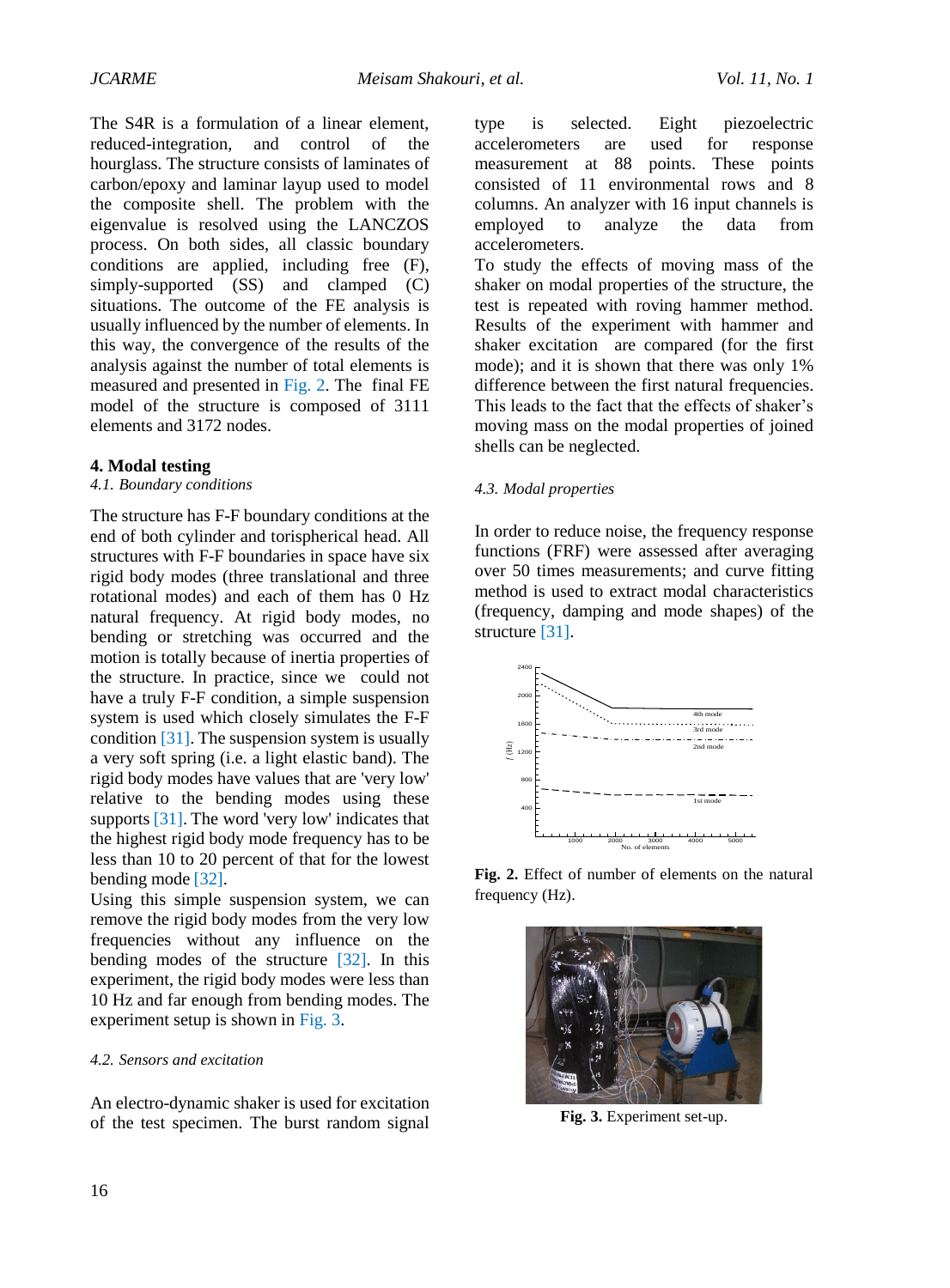#### **5. Results and discussion**

#### *5.1. Comparison of test and FE findings*

A comparison of the FE findings with the experimental findings for the natural frequencies of the structure is illustrated in [Table 3.](#page-4-0) The findings indicate strong agreement between the test and the FE calculated.

It is very important to identify the mode shape in the case of shells. Due to high modal density, it is difficult to compare the modes extracted by numerical and experimental methods using only the natural frequencies and the modes visualization is necessary[. Fig.](#page-4-1) 4 shows the mode shapes of the structure with F-F boundary conditions extracted from modal testing in correspondence with FE results. The mode shapes are defined as the longitudinal and circumferential modes.

The excellent fit among numerical and experimental findings shows that for similar cases one can use the FE instead of expensive experimental method. Also, it can be shown that mode shapes are similar to cylindrical section mode shapes with C-F boundary conditions and the torispherical head acts as a clamped BC due to its higher stiffness.

#### **5.2. Parametric study**

Some examples are solved using FE in order to investigate the impact of geometric parameter and boundary condition onto modal properties.

### *5.2.1. Effects of cylinder length on natural frequencies*

In this part, the effect of the dimensionless cylinder length  $(L<sub>C</sub>/R<sub>C</sub>)$  on the natural freq[uencies](#page-4-2) [is](#page-5-0) studied using results of FEM and test. Figs. 5-7 show the effects of cylinder length on natural frequencies with F-F, SS-F and C-F boundary conditions, respectively.

As seen from these figures, the higher modes are more sensitive to length variation than the lower ones. This is due to the presence of the torispherical head, which plays the major role in the strength of the structure. In fact, due to the high strength of the torispherical section, changes in the length of the cylindrical section does not have much effect on the natural

frequency of the structure (especially in lower modes). The effect of the torispherical head on the strength of the structure will be examined separately at the end of this section.

<span id="page-4-0"></span>

|  | Table 3. Comparison of the numerical with the       |  |  |  |
|--|-----------------------------------------------------|--|--|--|
|  | experimental data for free-free boundary condition. |  |  |  |

|                      | <b>Experiment</b> | FE   | Error  |
|----------------------|-------------------|------|--------|
|                      | (Hz)              | (Hz) | $($ %) |
| $1st$ mode           | 577               | 589  | 2.1    |
| $2nd$ mode           | 1471              | 1376 | 6.5    |
| $3rd$ mode           | 1569              | 1593 | 1.5    |
| 4 <sup>th</sup> mode | 1850              | 1817 | 17     |



<span id="page-4-1"></span>**Fig. 4.** Typical modal test mode shapes in correspondence with FE results (F-F boundary condition).



<span id="page-4-2"></span>**Fig. 5.** Effect of cylinder length on the natural frequencies (Hz) of the structure for free-free boundary condition (solid squares are the experiment results).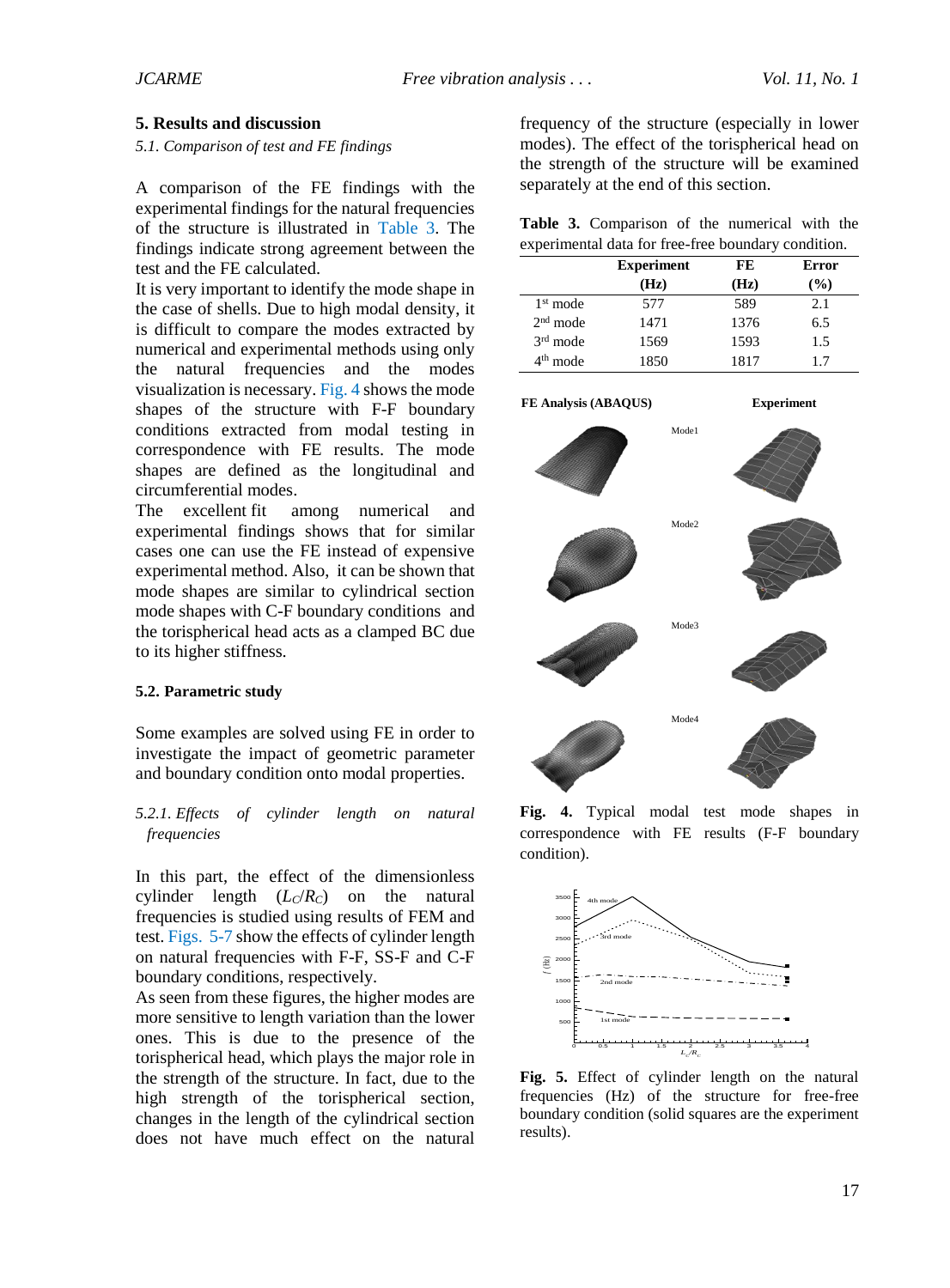

**Fig. 6.** Effect of cylinder length on the natural frequencies (Hz) of the structure for simply supported-free boundary condition.



<span id="page-5-0"></span>**Fig. 7.** Effect of cylinder length on the natural frequencies (Hz) of the structure for clamped-free boundary condition.



<span id="page-5-1"></span>**Fig. 8.** Effect of the cylinder thickness on the natural frequencies (Hz) of the structure with free-free boundary condition.



**Fig. 9.** Effect of the cylinder thickness on the natural frequencies (Hz) of the structure with simply supported-free boundary condition.



<span id="page-5-2"></span>**Fig. 10.** Effect of the cylinder thickness on the natural frequencies (Hz) of the structure with clamped-free boundary condition.

#### *5.2.2. Effects of cylinder thickness on the natural frequencies*

The influence of cylinder thickness on the natural frequencies is evaluated using FE. The effect of this parameter for F-F, SS-F and C-F boundary conditions is shown in [Figs. 8](#page-5-1)[-10,](#page-5-2) respectively. It can be concluded that, for all BCs, the frequencies of the structure increase as the dimensionless thickness increases.

#### *5.2.3. Effects of torispherical head depth on natural frequencies*

The effects of torispherical head depth  $(H_T/R_C)$ on the natural frequencies are carried out using the findings of FE analysis and experiment. The effects of the torispherical head depth for F-F, SS-F and C-F boundary conditions are shown in [Figs. 11](#page-6-2)[-13,](#page-6-3) respectively.

It can be concluded that the frequencies of the structure are almost independent of torispherical head depth at higher depths of torisphere, because, the torispherical head of joined shells has higher stiffness relative to cylindrical section and acts as a clamped-like boundary condition. However, in lower depths of torispherical shell, the stiffness of this section get closer to cylindrical section and the mode shape of joined shells changes as seen in [Fig. 14.](#page-6-4) This leads to lower frequencies of the structure in small values of torispherical head depth.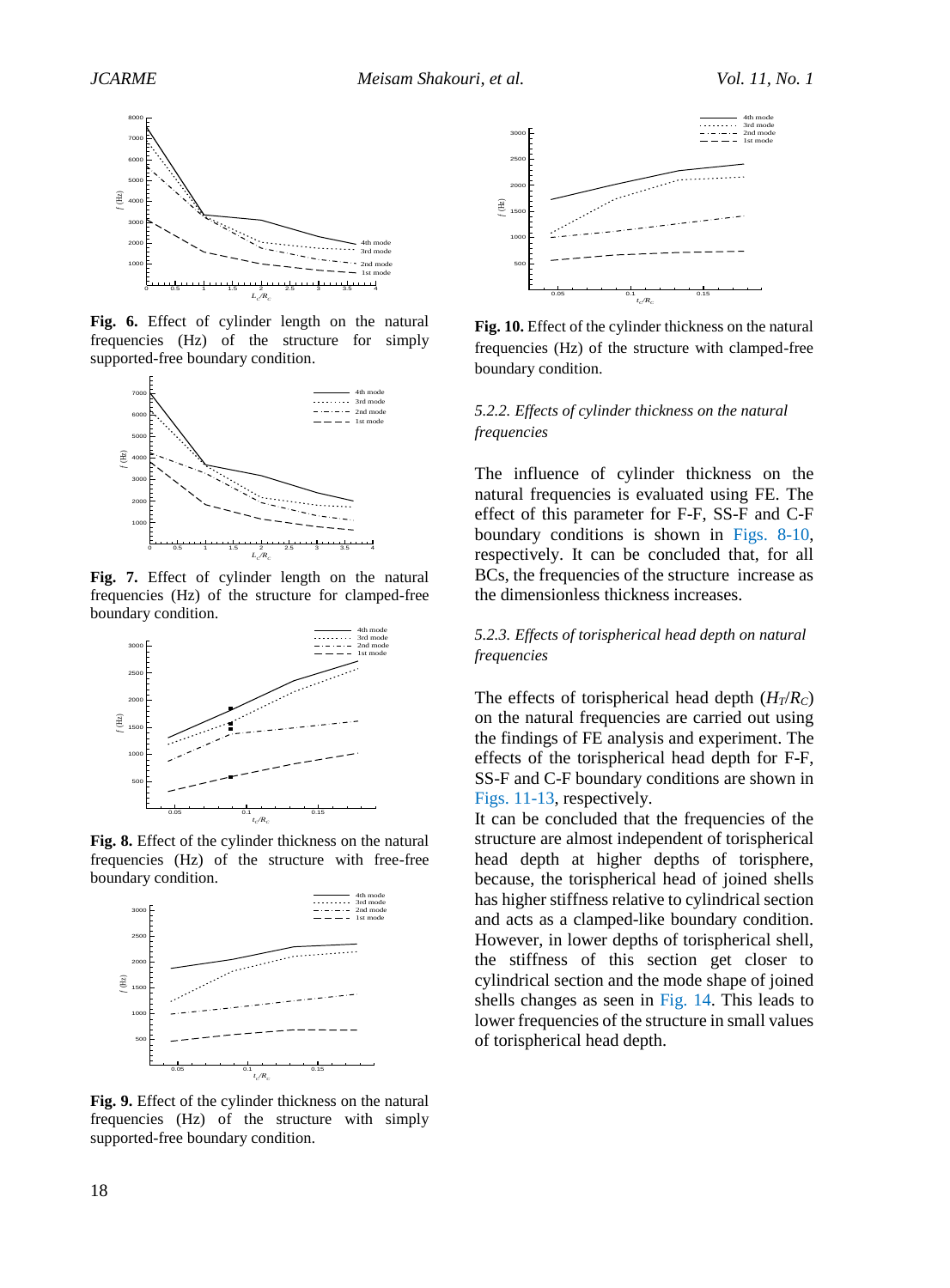

<span id="page-6-2"></span>**Fig. 11.** Effects of torispherical head depth on the natural frequencies (Hz) of the structure with freefree boundary condition.



**Fig. 12.** Effects of torispherical head depth on the natural frequencies (Hz) of the structure with simply supported-free boundary condition.



<span id="page-6-3"></span>**Fig. 13.** Effects of torispherical head depth on the natural frequencies (Hz) of the structure with clamped-free boundary condition.



<span id="page-6-4"></span>**Fig. 14.** Mode shape change in lower values of torispherical head depth.

#### **6. Conclusions**

In the current research, the free vibration behavior of the CFRP cylinder containing torispherical heads in various boundary conditions is studied by numerical analysis and modal testing. In modal testing, the shaker (with burst random signal) is used for excitation of test specimen and 8 accelerometers for data measurement; and the curve fitting technique is used to determine the natural frequencies and mode shapes of the joined shells. The numerical calculation with FEM is obtained and the findings validated with the experimental results to confirm the accuracy of the FE analysis. The acceptable accordance between experimental and numerical results leads to the use of numerical model instead of expensive experimental tests. In addition, the effects of the thickness and length of torispherical head and cylinder on vibrational behavior of the structure are studied. The main results of this study are as below

•The fundamental frequencies of the structure increase as the cylinder thickness increases.

•The decrease in cylinder length causes a significant increase in fundamental frequencies of the joined shells.

•The vibrational behavior of the structure is nearly independent of the thickness and length of a torispherical section. This is mainly because the stiffness of the torispherical head is much higher than the cylindrical shell and no noticeable deflection occurs in it.

#### **References**

- <span id="page-6-0"></span>[1] A. P. Gurusharan, S. Manish, N. Anirud and P. ACS, "On the Evaluation of Mixed Mode Stress Intensity Factors for Axial Through Crack in Cylindrical Shell with Tori-Spherical End Closure," *Int. J. Pure Appl. Math.,* Vol. 119, No. 14, pp. 161- 166, (2018).
- <span id="page-6-1"></span>[2] Y. Zhu, Y. Zhang, X. Zhao, J. Zhang and X. Xu, "Elastic–plastic buckling of externally pressurised hemispherical heads," *Ship. Offshore Struct.,* Vol. 14, No. 8, pp. 1-10, (2019).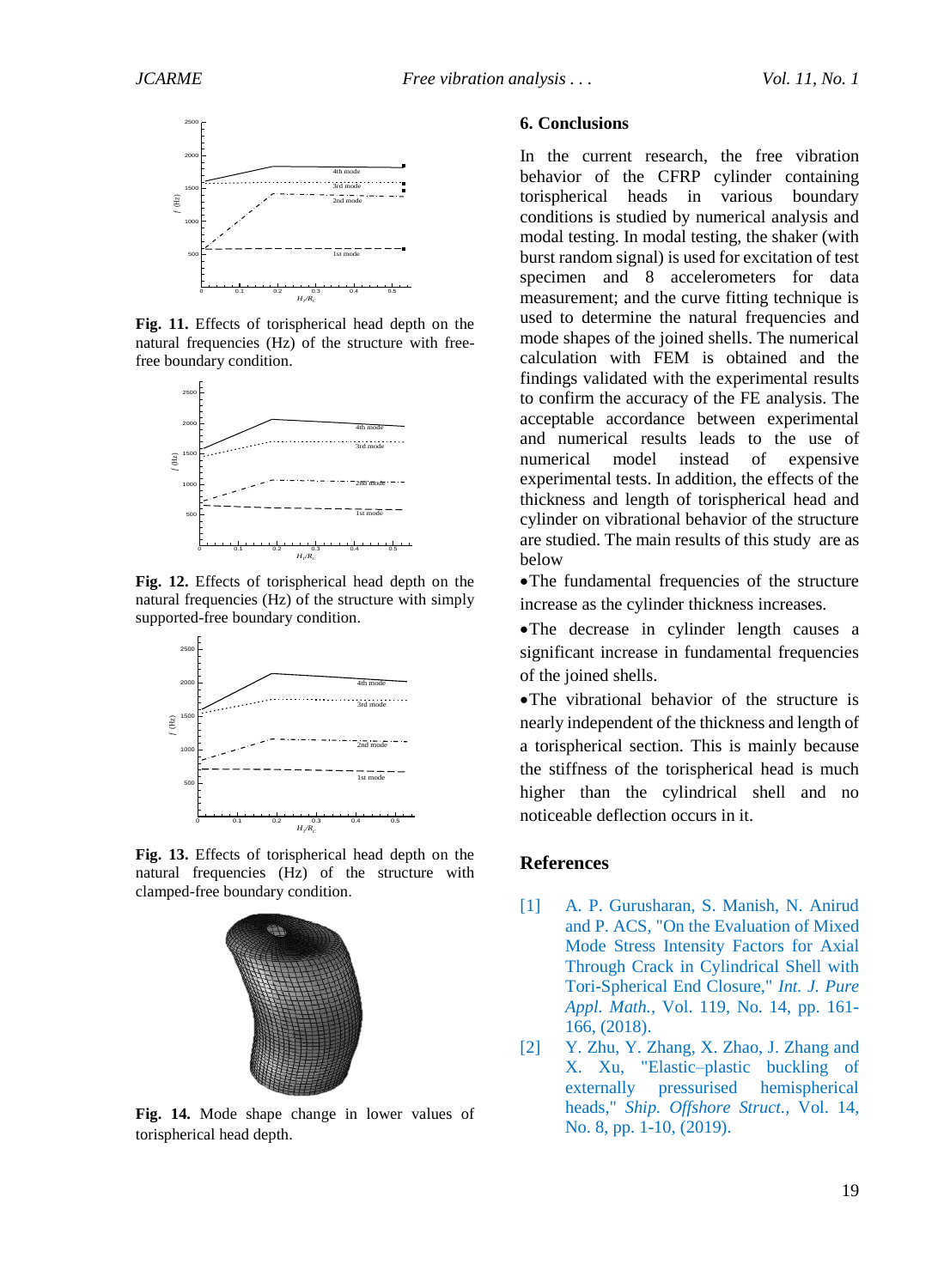- <span id="page-7-0"></span>[3] Y. Wang, W. Tang, J. Zhang, S. Zhang and Y. Chen, "Buckling of imperfect spherical caps with fixed boundary under uniform external pressure," *Mar. Struct.,*  Vol. 65, No. 1, pp. 1-11, (2019).
- <span id="page-7-1"></span>[4] A. Z. Senalp, "Investigation of the effects of perturbation forces to buckling in internally pressurized torispherical pressure vessel heads," *Adv. Eng. Soft.,*  Vol. 45, No. 1, pp. 232-238, (2012).
- <span id="page-7-2"></span>[5] M. Muscat and D. Camilleri, "Comparison between different design approaches to prevent buckling of torispherical heads under internal pressure," *Int. J. Pres. Ves. Pip.,* Vol. 108, No. 1, pp. 61-66, (2013).
- <span id="page-7-3"></span>[6] K. Li, J. Zheng, S. Liu, H. Ge, G. Sun, Z. Zhang*, et al.*, "Buckling behavior of largescale thin-walled ellipsoidal head under internal pressure," *Thin Wall. Struct.,* Vol. 141, No. 1, pp. 260-274, (2019).
- <span id="page-7-4"></span>[7] V. Skopinskii, N. Stolyarova and N. Berkov, "Comparative Analysis of Stressed State in Torispherical and Elliptical Heads of Pressure Vessels," *Chem. Petro. Eng.,* Vol. 53, No. 3-4, pp. 145-150, (2017).
- <span id="page-7-5"></span>[8] J. Błachut, "Buckling of sharp knuckle torispheres under external pressure," *Thin Wall. Struct.,* Vol. 30, No. 1-4, pp. 55-77, (1998).
- <span id="page-7-6"></span>[9] J. Błachut, "Buckling of Corroded Torispherical Shells Under External Pressure," in *ASME 2018 Pres. Ves. Pip. Conf.*, (2018).
- <span id="page-7-7"></span>[10] H. Wang, X. Yao, L. Li, Z. Sang and B. W. Krakauer, "Imperfection sensitivity of externally-pressurized, thin-walled, torispherical-head buckling," *Thin Wall. Struct.,* Vol. 113, No. 1, pp. 104-110, (2017).
- <span id="page-7-8"></span>[11] J. Zheng, K. Li, S. Liu, H. Ge, Z. Zhang, C. Gu*, et al.*, "Effect of shape imperfection on the buckling of largescale thin-walled ellipsoidal head in steel nuclear containment," *Thin Wall. Struct.,*  Vol. 124, No. 1, pp. 514-522, (2018).
- <span id="page-7-9"></span>[12] J. Zhang, Y. Wang, W. Tang, Y. Zhu and X. Zhao, "Buckling of externally pressurised spherical caps with wall-

<span id="page-7-10"></span>thickness reduction," *Thin Wall. Struct.,*  Vol. 136, No. 1, pp. 129-137, (2019).

- [13] J. Zhang, J. Tan, W. Tang, X. Zhao and Y. Zhu, "Experimental and numerical collapse properties of externally pressurized egg-shaped shells under local geometrical imperfections," *Int. J. Pres. Ves. Pip.,* Vol. 175, No. 103893, (2019).
- <span id="page-7-11"></span>[14] K. Magnucki, P. Jasion and M. Rodak, "Strength and buckling of an untypical dished head of a cylindrical pressure vessel," *Int. J. Pres. Ves. Pip.,* Vol. 161, No. 1, pp. 17-21, (2018).
- <span id="page-7-12"></span>[15] S. Sharifi, S. Gohari, M. Sharifiteshnizi and Z. Vrcelj, "Numerical and experimental study on mechanical strength of internally pressurized laminated woven composite shells incorporated with surface-bounded sensors," *Comp. B Eng.,* Vol. 94, No. 1, pp. 224-237, (2016).
- <span id="page-7-13"></span>[16] H. Moustabchir, A. Zitouni, S. Hariri, J. Gilgert and C. Pruncu, "Experimental– Numerical Characterization of the Fracture Behaviour of P264GH Steel Notched Pipes Subject to Internal Pressure," *Iran. J. Sci. Tech., Trans. Mech. Eng.,* Vol. 42, No. 2, pp. 1-9, (2018).
- <span id="page-7-14"></span>[17] I. Senjanovic, N. Alujevic, I. Catipovic, D. Cakmak, N. Vladimir and D.-S. Cho, "Buckling analysis of toroidal shell by Rayleigh-Ritz method," *J. Pres. Ves. Tech.,* Vol. 141, No. 4 (2019).
- <span id="page-7-15"></span>[18] A. Kumar, K. Sharma and A. R. Dixit, "A review of the mechanical and thermal properties of graphene and its hybrid polymer nanocomposites for structural applications," *J. Mat. Sci.,* Vol. 54, No. 8, pp. 5992-6026, (2019).
- <span id="page-7-16"></span>[19] A. E. Kumar, R. K. Santosh, S. R. Teja and E. Abishek, "Static and Dynamic Analysis of Pressure Vessels With Various Stiffeners," *Mat. Today: Proc.,*  Vol. 5, No. 2, pp. 5039-5048, (2018).
- <span id="page-7-17"></span>[20] M. A. Salman, M. R. Ismail and Y. Y. Kahtan, "Effect of Head Types on the Free Vibration and Fatigue for Horizontal LPG Pressure Vessels," *Al-Nahrain J. Eng. Sci.,* Vol. 21, No. 4, pp. 494-500, (2018).